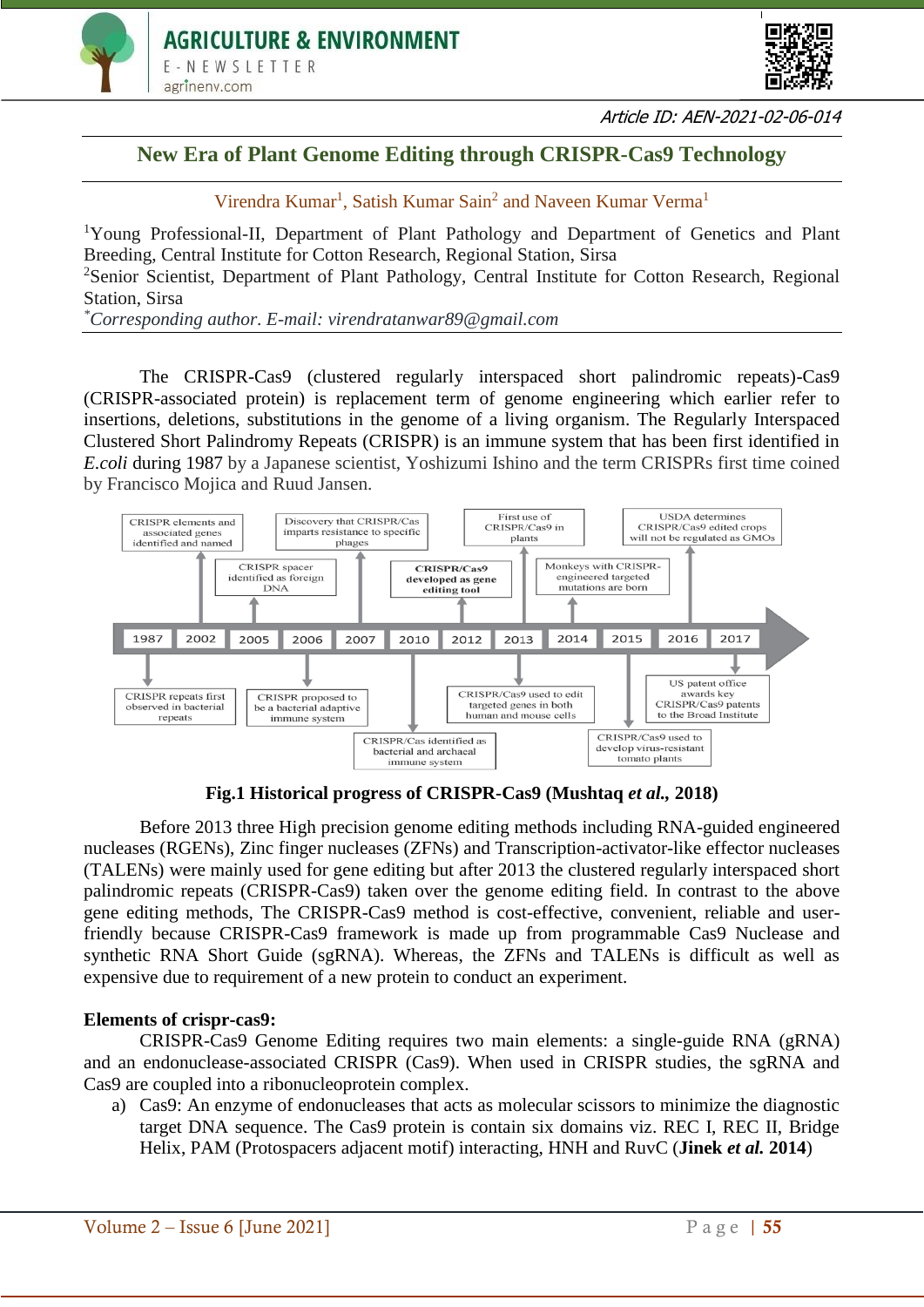



b) The single-guide RNA is a mixture of tracrRNA and crRNA. crRNA includes two main sections, a spacer sequence that leads the complex to the target DNA and a tracrRNA region. As tracrRNA is attached to the crRNA, when the tracrRNA binds to the crRNA, a functional RNA guide is created for Cas9 to be recognized. Several crRNAs can be combined into a crRNA array and then assembled with tracrRNA to form a sgRNA.

#### **Mechanism of CRISPR-Cas9:**

CRISPR-Cas9 mechanism is engineered to cause a double-stranded break in the target DNA where a new gene or gene of interest may be inserted. In general, the CRISPR-Cas9 technology can be divided into three steps in order to the invasion of foreign DNA. (1) **Acquisition stage-**In this stage the invasive DNA is recognized and a spacer sequence extracted from target DNA and is injected into the host CRISPR array to create immunological memory; (ii) **Expression stage-** The CRISPR array is translated into a long precursor crRNA (pre-crRNA) which is further translated into mature guide crRNAs containing the memorized sequences of invaders; and (iii) **Interference stage-**The mature CRNA guides the Cas9 protein to identify the suitable DNA target, contributing to the cleavage and degradation of the encroaching foreign DNA (Wang *et al.* 2019 and Haurwitz *et al.* 2010).



Source: https://i2.wp.com/sitn.hms.harvard.edu/wp-content/uploads/2014/07/Pak-Fig-1.jpg

## **Use of CRISPR-Cas9 in Agriculture:**

The rate of world population is increasing as log phase of bacterial growth curve and it is estimated it will cross ten billion till 2050. Besides the population growth, land availability, soil & water quality and increasing biotic and abiotic stresses are significant limitations for farming and food production. Therefore, it is a huge challenge to feed a rapidly increasing population, particularly in the context of food production. So it is important to raise food production with Sustainable agriculture. In last decade the genetic manipulation techniques have been playing major role in sustainable crop production.

Genome editing through manually designed programmable endonucleases is the modern approach. Currently three type of endonuclease (ZFN, TALENs and CRISPR-Cas9) are using for editing the plant genome. The CRISPR/Cas9 is simple and efficient and highly specific promising tool of genome editing and have larger impacts on crop breeding. Gene editing by CRISPR/Cas9 has been implemented in nearly 20 crop species thus far for different traits like yield growth, biotic and abiotic stress control.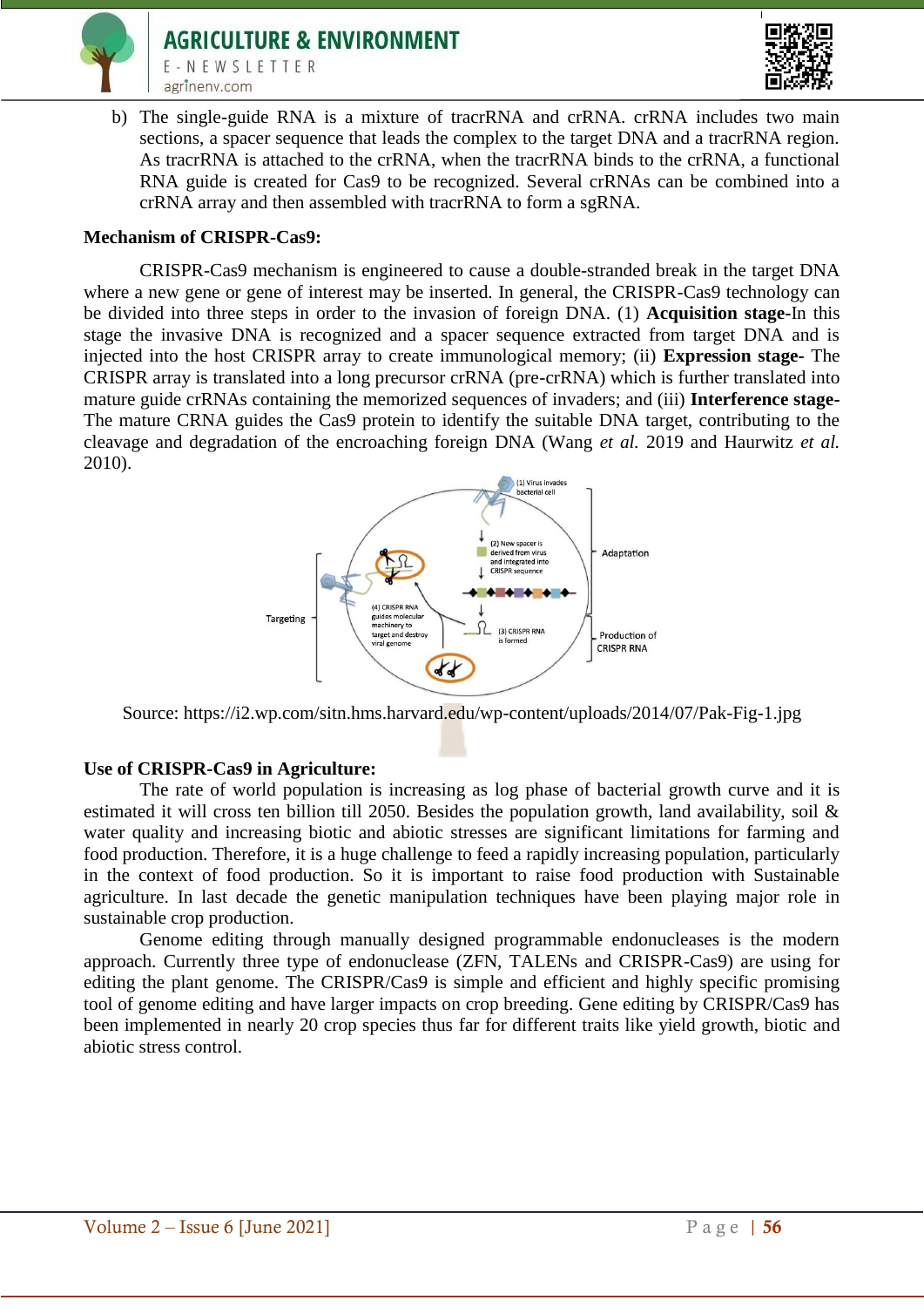



## **Table 1: CRISPR/Cas9 gene editing in agricultural crops**

| <b>Crop</b> | <b>Target gene</b>                | <b>Target trait</b>                           |
|-------------|-----------------------------------|-----------------------------------------------|
| Rice        | Gn1a, GS3, DEP1                   | Enhanced grain number, larger grain           |
|             |                                   | size and dense erect panicles                 |
|             | OsERF922, OsERF922                | Enhanced rice blast resistance                |
|             | OsSWEET13                         | Bacterial blight resistance                   |
|             | ALS, EPSPS                        | Herbicide resistance                          |
|             | OsDERF1, OsPMS3, OsEPSPS, OsMSH1, | Drought tolerance                             |
|             | OsMYB5                            |                                               |
| Wheat       | TaMLOA1, TaMLOB1 and TaMLOD1      | Resistance to powdery mildew                  |
|             | GW2                               | Increased grain weight and protein<br>content |
|             | EDR1                              | Powdery mildew resistance                     |
|             | TaGW2                             | Increases seed size                           |
| Maize       | WxI                               | High amylopectin content                      |
|             | <b>TMSS</b>                       | Thermosensitive male sterile                  |
|             | <b>ALS</b>                        | Herbicide resistance                          |
|             | ARGOS8                            | Drought stress tolerance                      |
| Tomato      | SIMLO1, SIJAZ2                    | Powdery mildew resistance, Bacterial          |
|             |                                   | speck resistance<br>Tomato domestication      |
|             | SP, SP5G, CLV3, WUS, GGP1         |                                               |
| Soybean     | <b>ALS</b>                        | Herbicide resistance                          |
| Orange      | CsLOB1 promoter                   | Citrus canker resistance                      |
| Cucumber    | $e$ IF4E                          | Virus resistance                              |

\*Prabin Adhikari and Mousami Poudel (2020)

Over the last 5 years, it has been actively implemented in crops for functional genome sequencing and for countering biotic and abiotic stress, as well as for enhancing other significant agronomic traits. While some improvements to this technology have contributed to an increase in ontarget performance, much of the work carried out is tentative and requires further development.

## **Reference:**

- Haurwitz R. E., Jinek M., Wiedenheft B., Zhou K. and Doudna J. A. (2010) Sequence- and structurespecific RNA processing by a CRISPR endonuclease. *Science*. 329: 1355–1358. (doi:10.1126/science.1192272)
- Jinek M., Jiang F., Taylor D. W., *et al.* (2014) Structure of Cas9 endonucleases reveal RNAmediated conformational activation. *Science.* 343: 1247997. Article PubMed.
- Mushtaq M., Bhat J.A., Mir Z.A., Sakina A., *et al.* (2018) CRISPR/Cas approach: A new way of looking at plant-abiotic interactions. *Journal of Plant Physiology*. 225: 156–162. doi:10.1016/j.jplph.2018.04.001.
- Prabin Adhikari and Mousami Poudel (2020). CRISPR-Cas9 in agriculture: Approaches, applications, future perspectives, and associated challenges. *Malaysian Journal of Halal Research Journal*. *Doi: 10.2478/mjhr-2020-0002*